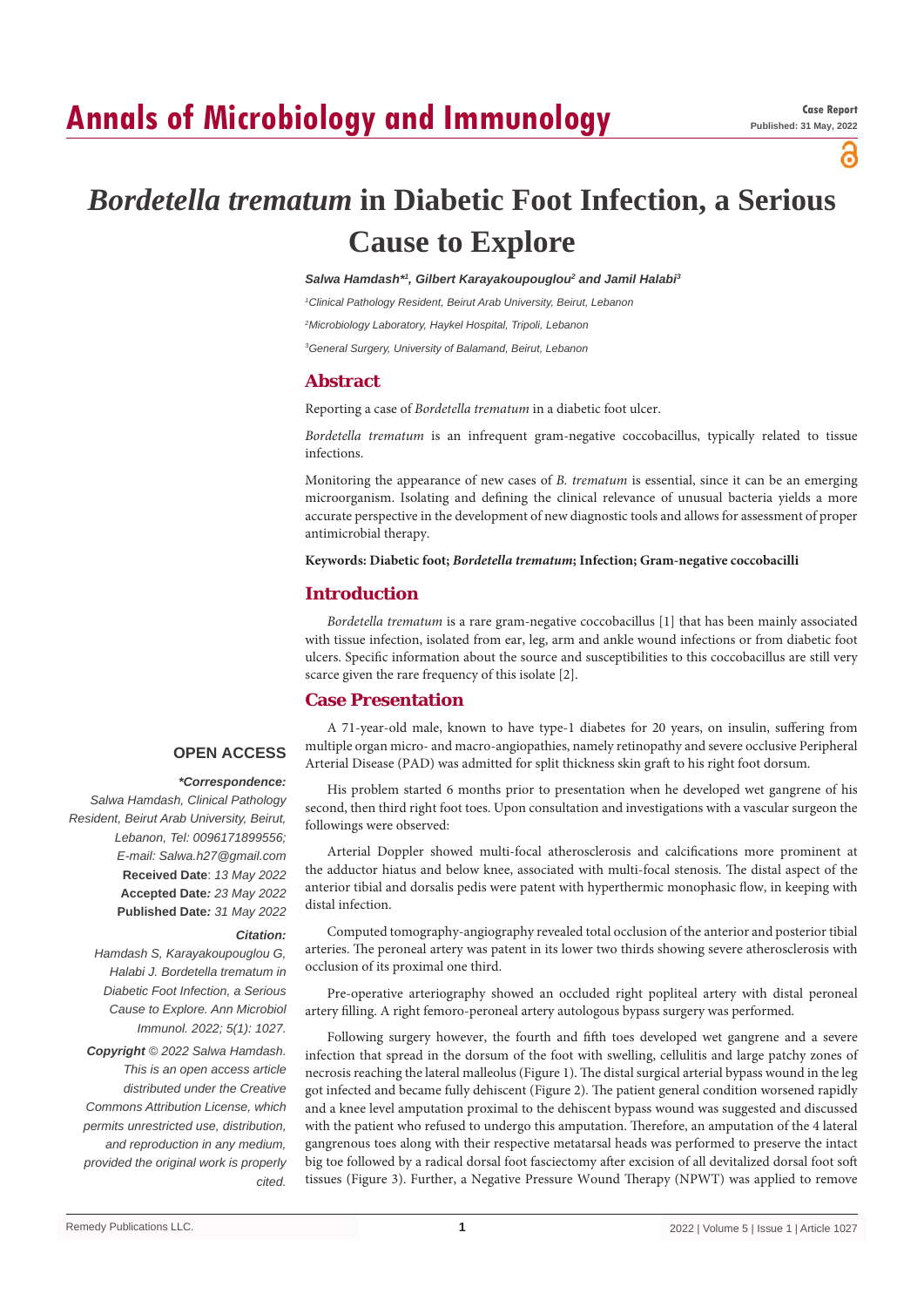

**Figure 1:** Multiple ulcers on the right foot dorsum of the diabetic patient, with adjacent redness and swelling.



**Figure 2:** Site of previously infected arterial bypass surgery.



Figure 3: Anterior tibial ulcer after debridement.

excess exudates and promote healing. The patient was discharged on Ciprofloxacin 500 mg twice per day for two weeks. Ten weeks later, the large wound granulated fairly well with no clinical signs of infection (Figure 4) and the patient was admitted to perform a Split Thickness Skin Graft (STSG) (Figure 5). Prior to STSG, several swabs were collected from the wound and sent to the hospital's microbiology laboratory for microbiological analysis.

Microscopic examination of the sample after a Gram stain (RAL diagnostics') showed few neutrophils and Gram-positive cocci. Sample swabs were Seeded on Blood Agar base (SBA) Bio-Rad<sup>®</sup> supplemented with 5% sheep blood, Colistin-Nalidixic Acid Agar (CNA) Bio-Rad', Chocolate Agar (CA) Mast Group', and MacConkey agar (MC) Bio-Rad<sup>®</sup>. The sample was also cultured for enrichment in the Thioglycolate Broth (TB) Mast Group' for 24h/35°C. After incubation, growth of Gram-negative bacilli was seen on SBA, CA and MC agar while Gram-positive cocci grew on SBA and CA. TB enriched sample was inoculated on CNA and MC for an additional



**Figure 4:** Wound ready for skin graft.



**Figure 5:** Wounds post-split thickness skin graft surgery.



**Figure 6:** Wound healing of the lesions six days post-split thickness skin graft surgery.

24 h. Gram-negative bacilli grew on MC and Gram-positive cocci on CNA. Catalase-positive and coagulase-positive (Pastorex™ Staph-Plus) tests added to the ApiStaph, bioMérieux' confirmed the Grampositive cocci as *Staphylococcus aureus*.

Biochemical identification of the oxydase-negative (Mast Group') and Gram-negative bacilli colonies using Api 20 NE<sup>®</sup> (bioMérieux) showed 72.3% *Achromobacter denitrificans* and 16.9% *Bordetella bronchiseptica*. Colonies were also sent for identification by Matrix-Assisted Laser Desorption/Ionization Time-Of-Flight Mass Spectrometry (MALDI-TOF Vitek-MS, BioMérieux) and the result came as *Bordetella trematum*.

Susceptibility testing of *B. trematum* colonies by disk diffusion on Mueller Hinton Agar (MHA) (Bio-Rad') using antimicrobial disks (Bio-Rad') showed (Table 1) susceptibility to Ampicillin (AMP), Amoxicillin-Clavulanic Acid (AMC), Piperacillin-Tazobactam (TZP), Ceftazidime (CAZ), Imipenem (IPM), Meropenem (MEM), Gentamicin (GEN), Nalidixic Acid (NAL), Trimethoprim-Sulfamethoxazole (SXT), while it showed resistance to Cefuroxime (CXM), Levofloxacin (LVX) and Ciprofloxacin (CIP). In addition, antimicrobial susceptibility testing for *B. trematum* was performed to obtain minimal inhibitory concentrations using the MIC Test strip by Liofilchem® *in vitro* (in µg/mL; Amoxicillin 0.75; Ceftazidime 3;